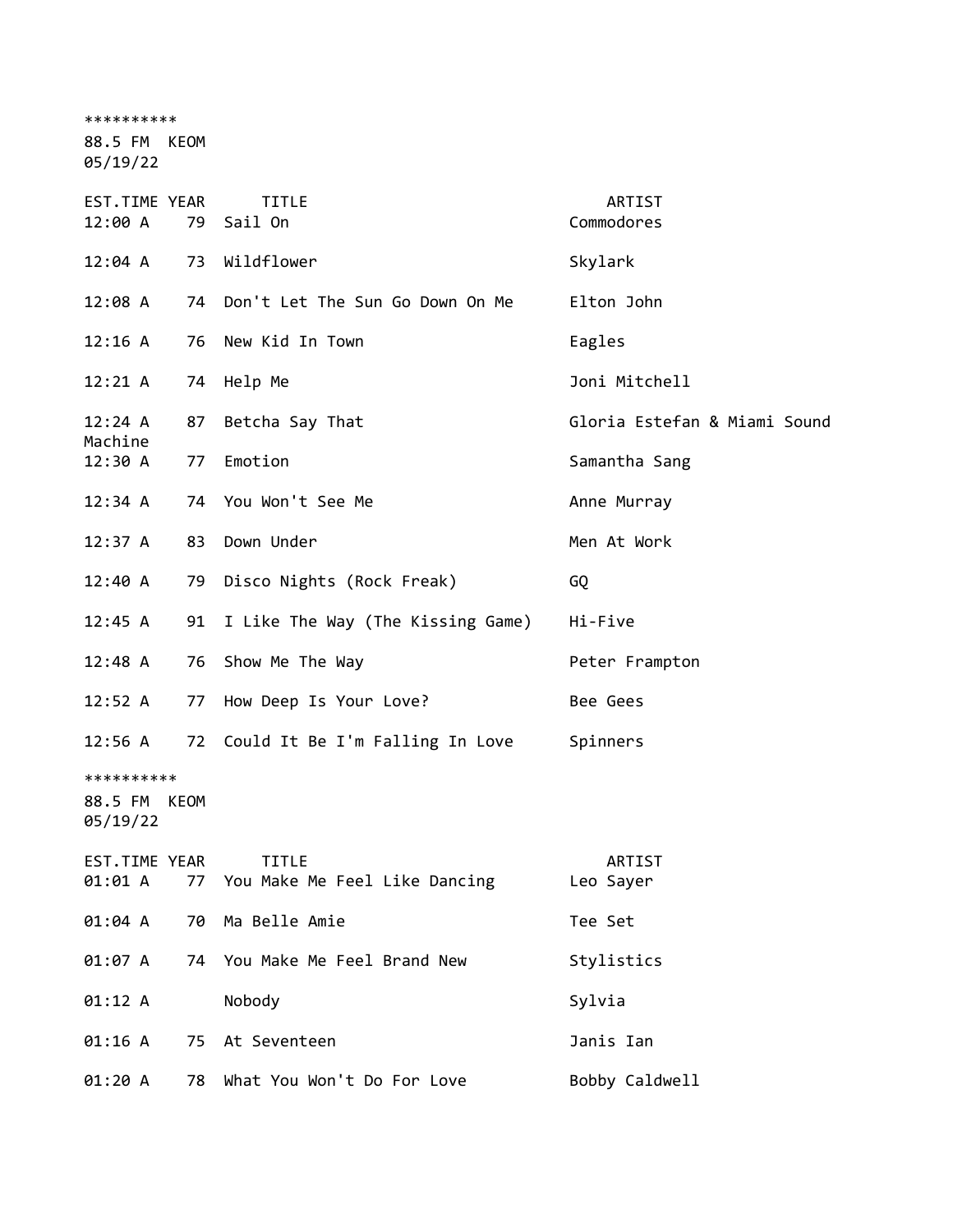| 01:24 A                                |    | The Best                        | Tina Turner                  |
|----------------------------------------|----|---------------------------------|------------------------------|
| 01:28 A                                |    | 71 Family Affair                | Sly & The Family Stone       |
| 01:31 A                                | 72 | Hold Your Head Up               | Argent                       |
| 01:34 A                                |    | Emotional Rescue                | Rolling Stones               |
| 01:38 A                                | 73 | China Grove                     | Doobie Brothers              |
| 01:42 A                                |    | 91 I Adore Mi Amore             | Color Me Badd                |
| 01:47 A                                | 76 | This Masquerade                 | George Benson                |
| 01:50 A                                |    | 78 A Little More Love           | Olivia Newton-John           |
| 01:53 A                                | 73 | Never, Never Gonna Give You Up  | Barry White                  |
| 01:58 A                                | 72 | Lean On Me                      | Bill Withers                 |
| **********<br>88.5 FM KEOM<br>05/19/22 |    |                                 |                              |
| EST.TIME YEAR<br>02:02 A               | 71 | <b>TITLE</b><br>Day After Day   | ARTIST<br>Badfinger          |
| 02:06 A                                | 75 | Calypso                         | John Denver                  |
| 02:09 A                                | 81 | For Your Eyes Only              | Sheena Easton                |
| 02:12 A                                |    | 71 Uncle Albert/Admiral Halsey  | Paul McCartney               |
| 02:18 A                                | 70 | Give Me Just A Little More Time | Chairmen Of The Board        |
| 02:21 A                                |    | 73 Gypsy Man                    | War                          |
| 02:24 A                                | 81 | Say Goodbye To Hollywood        | Billy Joel                   |
| 02:28 A                                | 75 | Fire                            | Ohio Players                 |
| 02:31 A                                | 70 | The Letter                      | Joe Cocker                   |
| 02:35 A                                |    | Three Times In Love             | Tommy James                  |
| 02:39 A                                | 77 | (What A) Wonderful World        | Art Garfunkel & James Taylor |
| 02:44 A                                | 93 | Hero                            | Mariah Carey                 |
| 02:48 A                                | 74 | Jazzman                         | Carole King                  |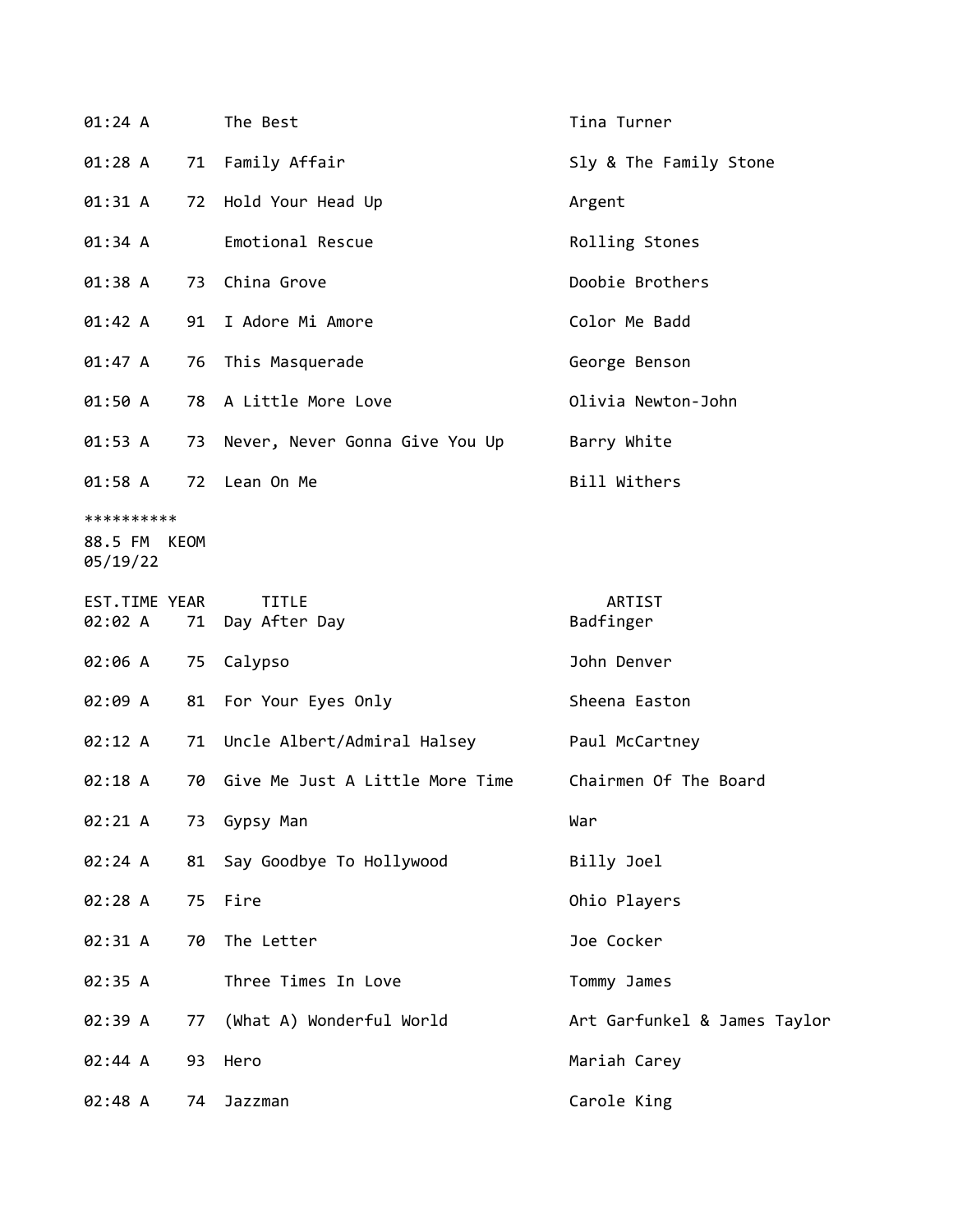| 02:52 A                                |      | 75 My Eyes Adored You                              | Frankie Valli               |
|----------------------------------------|------|----------------------------------------------------|-----------------------------|
| 02:55 A                                | 70   | Montego Bay                                        | Bobby Bloom                 |
| 02:59 A                                |      | 72 Black And White                                 | Three Dog Night             |
| **********<br>88.5 FM KEOM<br>05/19/22 |      |                                                    |                             |
| EST.TIME YEAR<br>03:02 A               |      | <b>TITLE</b><br>79 Makin' It                       | ARTIST<br>David Naughton    |
| 03:05 A                                |      | 78 Fire                                            | Pointer Sisters             |
| 03:09 A                                |      | 81 I Love You                                      | Climax Blues Band           |
| 03:14 A                                | 90   | I Don't Have The Heart                             | James Ingram                |
| 03:18 A                                |      | 75 Sweet Love                                      | Commodores                  |
| 03:22 A                                |      | The Break Up Song (They Don't Write Greg Kihn Band |                             |
| 03:24 A                                | 76   | More Than A Feeling                                | Boston                      |
| 03:27 A                                |      | 80 Off The Wall                                    | Michael Jackson             |
| 03:31 A                                |      | 76 Don't Leave Me This Way                         | Thelma Houston              |
| 03:35 A                                |      | 90 Just Another Dream                              | Cathy Dennis                |
| 03:39 A                                |      | C'est La Vie                                       | Robbie Nevil                |
| 03:42 A                                | 78   | Fantasy                                            | Earth, Wind & Fire          |
| 03:47 A                                | 93   | The Power Of Love                                  | Celine Dion                 |
| 03:52 A                                | 79   | When You're In Love With A Beautifu Dr. Hook       |                             |
| 03:54 A                                | 73   | Sing                                               | Carpenters                  |
| 03:59 A                                |      | 85 We Built This City                              | Starship                    |
| **********                             |      |                                                    |                             |
| 88.5 FM<br>05/19/22                    | KEOM |                                                    |                             |
| EST.TIME YEAR<br>04:03 A               | 70   | TITLE<br>Sweet Mary                                | ARTIST<br>Wadsworth Mansion |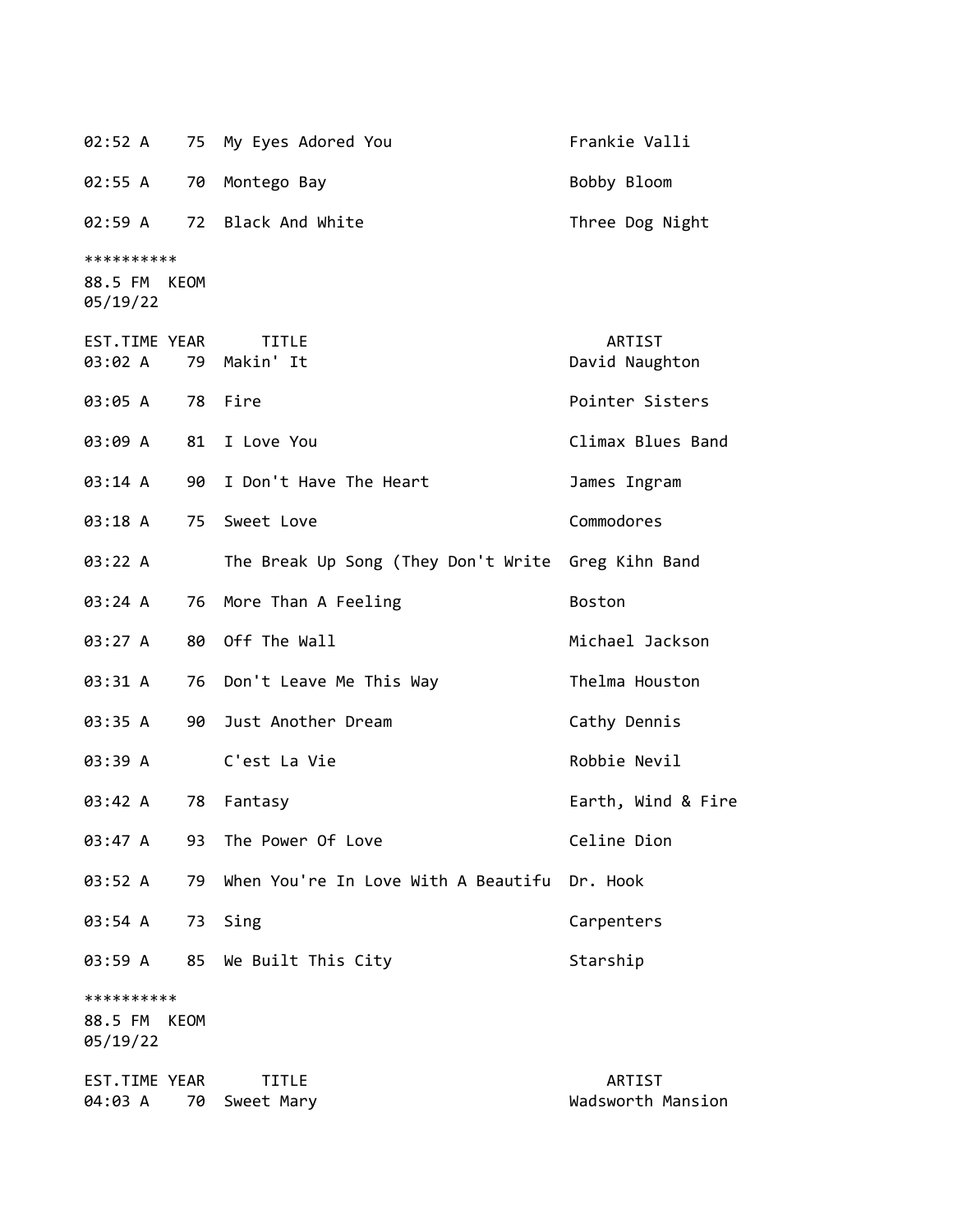| 04:06 A                                |    | 79 Too Much Heaven                                         | Bee Gees                         |
|----------------------------------------|----|------------------------------------------------------------|----------------------------------|
| 04:11 A                                |    | I.G.Y. (What A Beautiful World)                            | Donald Fagen                     |
| 04:17 A                                |    | Love Is Forever                                            | Billy Ocean                      |
| 04:21 A                                | 90 | Something Happened On The Way To He Phil Collins           |                                  |
| 04:26 A                                | 71 | Maggie May                                                 | Rod Stewart                      |
| 04:31 A                                | 76 | (Shake Shake Shake) Shake Your Boot KC & The Sunshine Band |                                  |
| 04:34 A                                | 72 | Nice To Be With You                                        | Gallery                          |
| 04:36 A                                | 85 | Shout                                                      | Tears For Fears                  |
| 04:40 A                                | 85 | Small Town                                                 | John Cougar Mellencamp           |
| 04:46 A                                | 90 | Love Will Never Do Without You                             | Janet Jackson                    |
| 04:50 A                                | 75 | Golden Years                                               | David Bowie                      |
| 04:54 A                                | 73 | The Most Beautiful Girl                                    | Charlie Rich                     |
| 04:58 A                                | 77 | Looks Like We Made It                                      | Barry Manilow                    |
| **********<br>88.5 FM KEOM<br>05/19/22 |    |                                                            |                                  |
| EST.TIME YEAR<br>05:01 A               | 76 | <b>TITLE</b><br>Still The One                              | ARTIST<br>Orleans                |
| 05:05 A                                | 77 | Dreams                                                     | Fleetwood Mac                    |
| 05:10 A                                | 82 | I Want Candy                                               | Bow Wow Wow                      |
| 05:12 A                                | 88 | One Moment In Time                                         | Whitney Houston                  |
| 05:19 A                                | 99 | Music Of My Heart                                          | NSYNC & Gloria Estefan           |
| 05:23 A                                | 77 | Come Sail Away                                             | Styx                             |
| 05:27 A                                | 82 | It's Raining Again                                         | Supertramp                       |
| 05:31 A                                | 72 | Too Late To Turn Back Now                                  | Cornelius Brothers & Sister Rose |
| 05:34 A                                | 97 | As Long As You Love Me                                     | Backstreet Boys                  |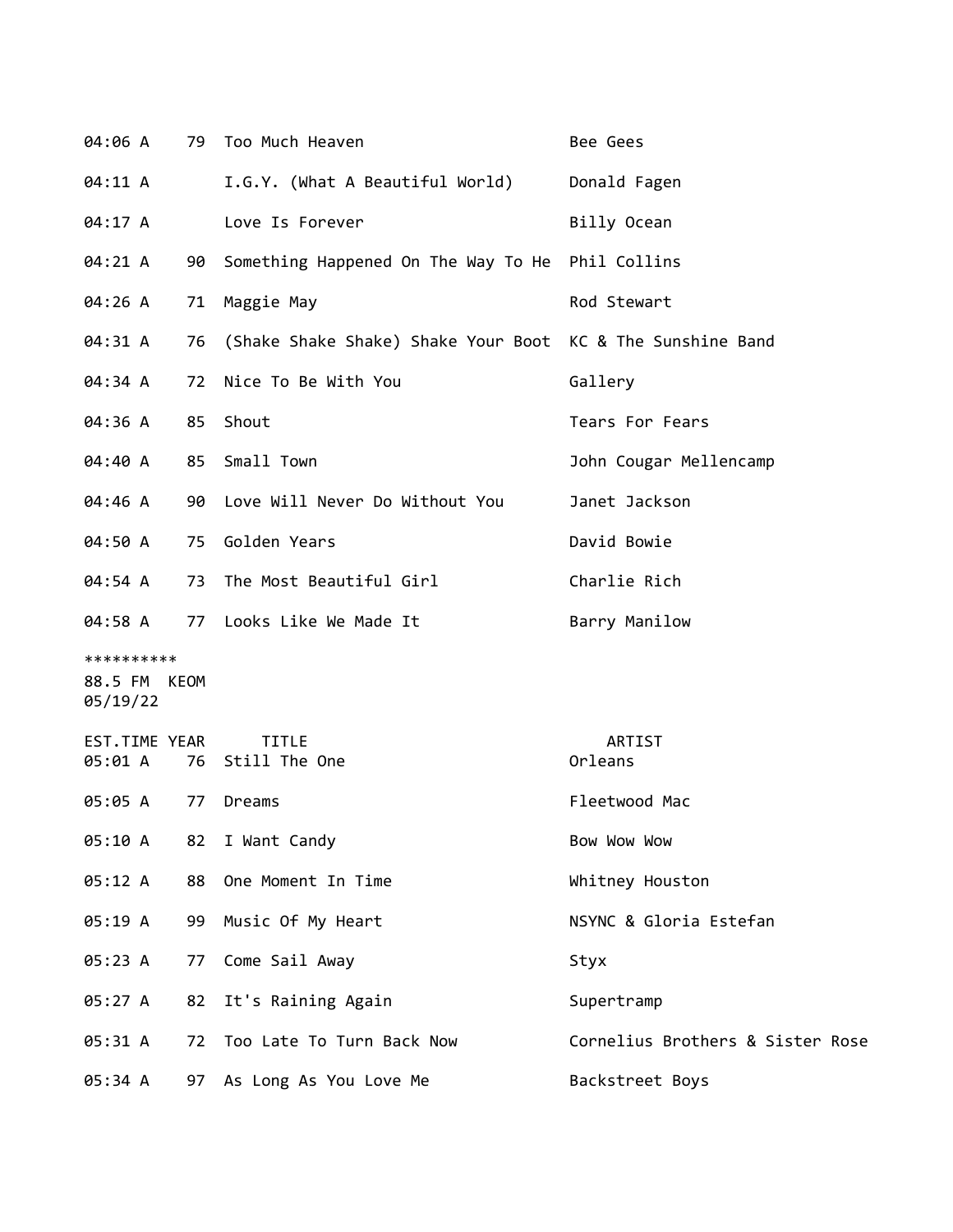| 05:38 A                                |    | 82 Gloria                                                | Laura Branigan                |
|----------------------------------------|----|----------------------------------------------------------|-------------------------------|
| 05:42 A                                | 72 | Thunder And Lightning                                    | Chi Coltrane                  |
| 05:47 A                                |    | Am I The Same Girl                                       | Swing Out Sister              |
| 05:50 A                                |    | Only Love Is Real                                        | Carole King                   |
| 05:54 A                                |    | 74 Annie's Song                                          | John Denver                   |
|                                        |    | 05:58 A 75 Fly, Robin Fly                                | Silver Convention             |
| **********<br>88.5 FM KEOM<br>05/19/22 |    |                                                          |                               |
| EST.TIME YEAR<br>06:01 A               | 75 | <b>TITLE</b><br>Bad Time                                 | ARTIST<br>Grand Funk Railroad |
| 06:05 A                                |    | 70 Fire And Rain                                         | James Taylor                  |
| 06:08 A                                |    | 82 867-5309 JENNY                                        | Tommy Tutone                  |
| 06:11 A                                |    | 76 Save It For A Rainy Day                               | Stephen Bishop                |
| 06:16 A                                | 77 | Blue Bayou                                               | Linda Ronstadt                |
| 06:20 A                                |    | 79 Lady                                                  | Little River Band             |
| 06:26 A                                | 80 | Answering Machine                                        | Rupert Holmes                 |
| 06:30 A                                | 72 | Superstition                                             | Stevie Wonder                 |
| 06:35 A                                | 71 | I Just Want To Celebrate                                 | Rare Earth                    |
| 06:38 A                                |    | 81 Arthur's Theme (Best That You Can D Christopher Cross |                               |
| 06:42 A                                |    | The Story In Your Eyes                                   | Moody Blues                   |
| 06:47 A                                | 92 | Remember The Time                                        | Michael Jackson               |
| 06:51 A                                |    | 73 Drift Away                                            | Dobie Gray                    |
| 06:55 A                                |    | Adia                                                     | Sarah McLachlan               |
| **********<br>88.5 FM KEOM<br>05/19/22 |    |                                                          |                               |
| EST.TIME YEAR                          |    | TITLE                                                    | ARTIST                        |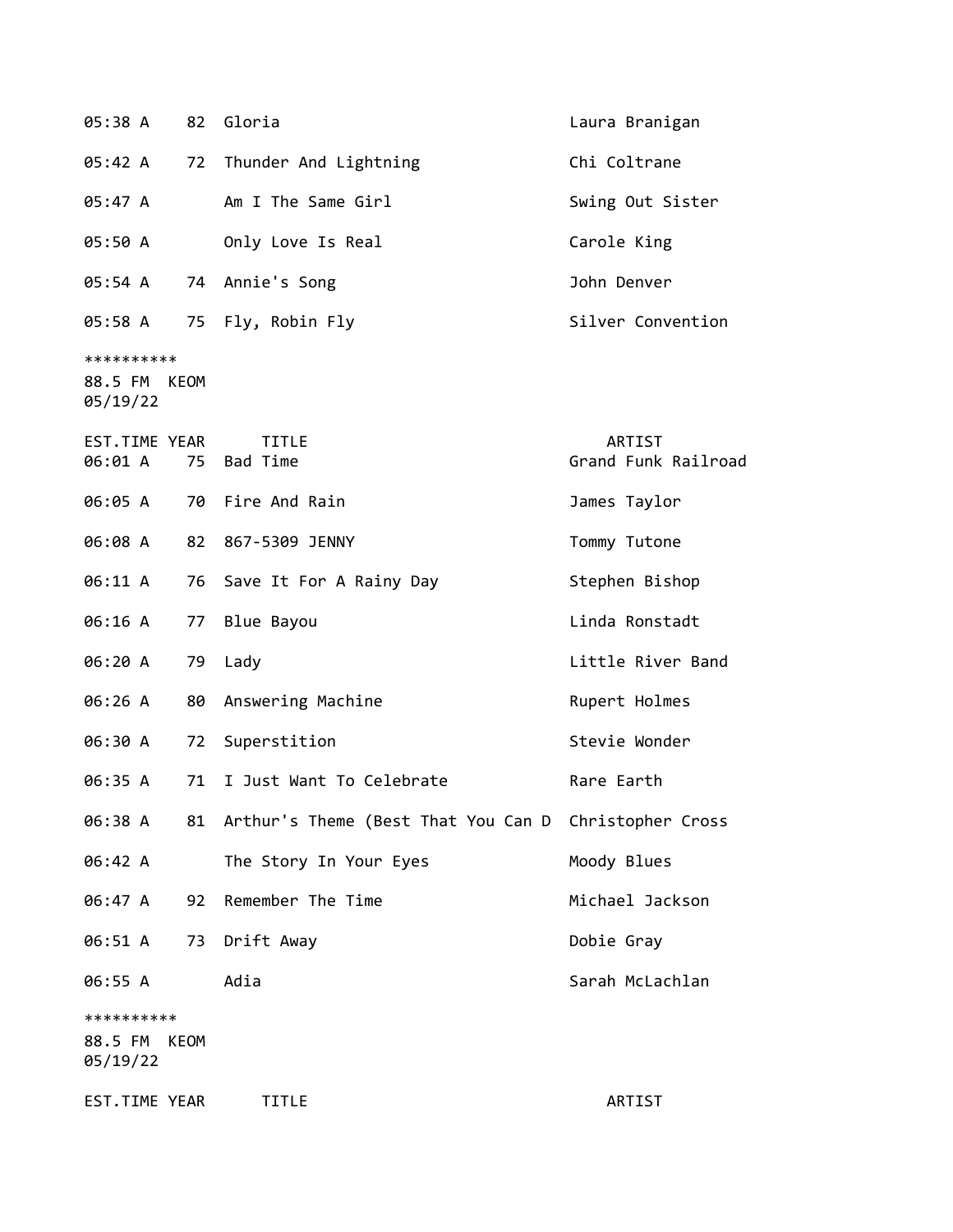| 07:01 A                           | 75   | Philadelphia Freedom                                          | Elton John             |
|-----------------------------------|------|---------------------------------------------------------------|------------------------|
| 07:06 A                           | 73   | Long Train Runnin'                                            | Doobie Brothers        |
| 07:09 A                           | 84   | The Heat Is On                                                | Glenn Frey             |
| 07:16A                            | 78   | Night Fever                                                   | Bee Gees               |
| 07:20 A                           |      | Romeo                                                         | Dino                   |
| 07:23 A                           | 78   | Runaway                                                       | Jefferson Starship     |
| 07:27 A                           | 83   | Love Is A Battlefield                                         | Pat Benatar            |
| 07:33 A                           | 75   | Get Down Tonight                                              | KC & The Sunshine Band |
| 07:37 A                           |      | Stars On 45 Medley                                            | Stars On 45            |
| 07:44 A                           | 72   | (If Loving You Is Wrong) I Don't Wa                           | Luther Ingram          |
| 07:47 A                           | 81   | Take My Heart (You Can Have It If Y                           | Kool & The Gang        |
| 07:51 A                           | 70   | Does Anybody Really Know What Time                            | Chicago                |
| 07:58 A                           | 89   | Straight Up                                                   | Paula Abdul            |
| **********<br>88.5 FM<br>05/19/22 | KEOM |                                                               |                        |
| EST.TIME YEAR<br>08:02 A          | 74   | <b>TITLE</b><br>I'll Have To Say I Love You In A So Jim Croce | ARTIST                 |
| 08:06 A                           | 74   | Mandy                                                         | Barry Manilow          |
| 08:10 A                           |      | My Father's Eyes                                              | Eric Clapton           |
| 08:17 A                           | 83   | Uptown Girl                                                   | Billy Joel             |
| 08:20 A                           |      | Shine                                                         | Collective Soul        |
| 08:26 A                           |      | Spanish Harlem                                                | Aretha Franklin        |
| 08:31 A                           | 78   | Soul Man                                                      | <b>Blues Brothers</b>  |
| 08:34 A                           | 70   | Evil Ways                                                     | Santana                |
| 08:39 A                           | 89   | Baby, Baby                                                    | Amy Grant              |
| 08:45 A                           |      | Crush                                                         | Jennifer Paige         |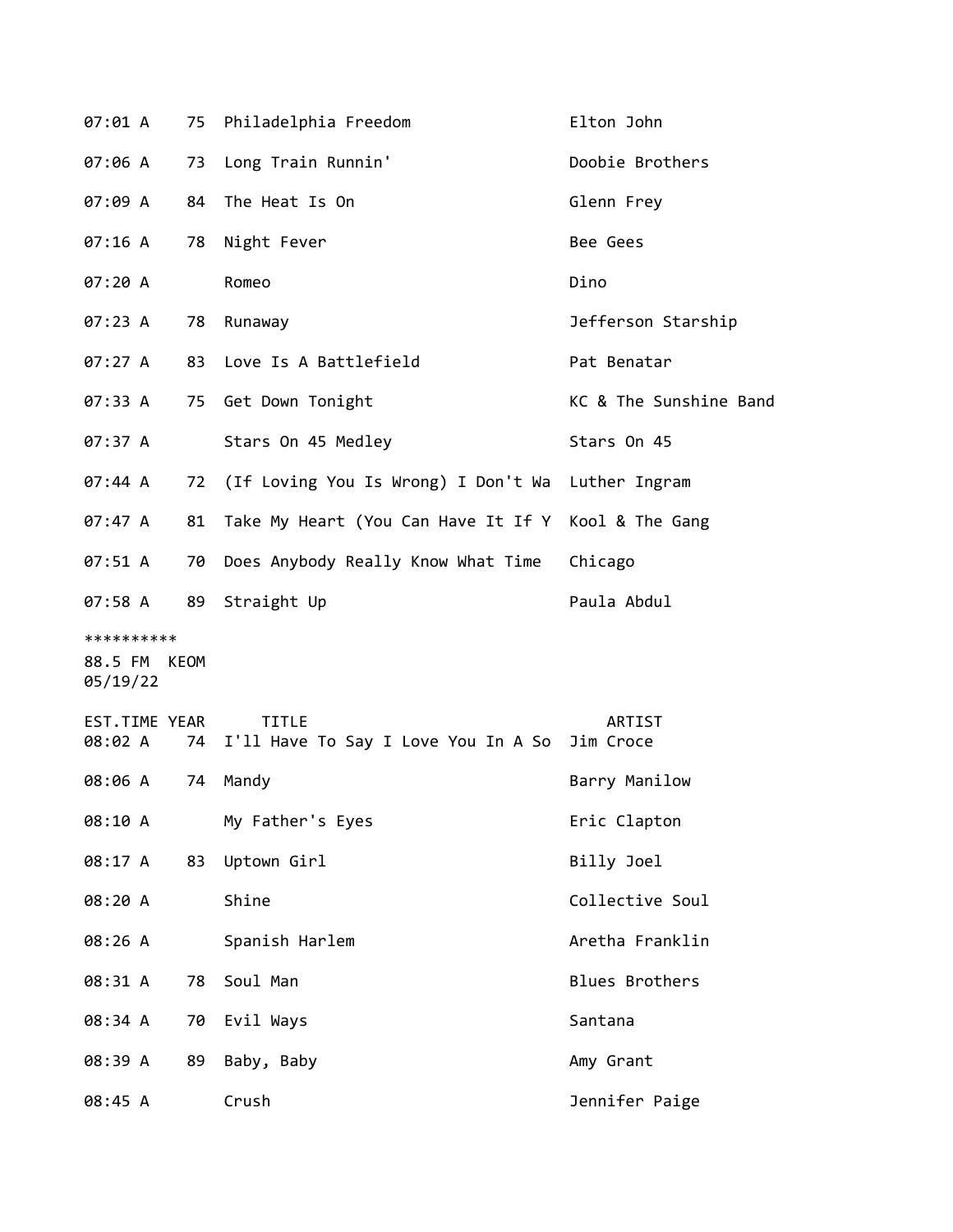| 08:48 A                                | 79 | Tusk                                          | Fleetwood Mac                             |
|----------------------------------------|----|-----------------------------------------------|-------------------------------------------|
| 08:51 A                                |    | 74 Please Mr. Postman                         | Carpenters                                |
| 08:54 A                                |    | 77 Star Wars Theme/Cantina Band               | Meco                                      |
| **********<br>88.5 FM KEOM<br>05/19/22 |    |                                               |                                           |
| EST.TIME YEAR<br>09:00 A               |    | <b>TITLE</b><br>78 You Don't Bring Me Flowers | ARTIST<br>Barbra Streisand & Neil Diamond |
| 09:03 A                                |    | 76 Rock And Roll Music                        | Beach Boys                                |
| 09:05 A                                |    | Jackie Blue                                   | Ozark Mountain Daredevils                 |
| 09:09 A                                | 87 | Breakout                                      | Swing Out Sister                          |
| 09:12 A                                | 78 | I'm Every Woman                               | Chaka Khan                                |
| 09:17 A                                | 73 | Love Train                                    | 0'Jays                                    |
| 09:20 A                                | 75 | This Will Be                                  | Natalie Cole                              |
| 09:23 A                                |    | My Girl                                       | Donnie Iris                               |
| 09:26 A                                | 94 | Baby I Love Your Way                          | Big Mountain                              |
| 09:32 A                                | 73 | Angie                                         | Rolling Stones                            |
| 09:37 A                                |    | 74 The Air That I Breathe                     | Hollies                                   |
| 09:41 A                                |    | Islands In The Stream                         | Kenny Rogers & Dolly Parton               |
| 09:47 A                                |    | The Boy Is Mine                               | Brandy with Monica                        |
| 09:51 A                                |    | 85 Along Comes A Woman                        | Chicago                                   |
| 09:58 A                                | 72 | A Horse With No Name                          | America                                   |
| **********<br>88.5 FM KEOM<br>05/19/22 |    |                                               |                                           |
| EST.TIME YEAR<br>10:02 A               | 74 | <b>TITLE</b><br>Call On Me                    | ARTIST<br>Chicago                         |
| 10:06 A                                | 72 | Crocodile Rock                                | Elton John                                |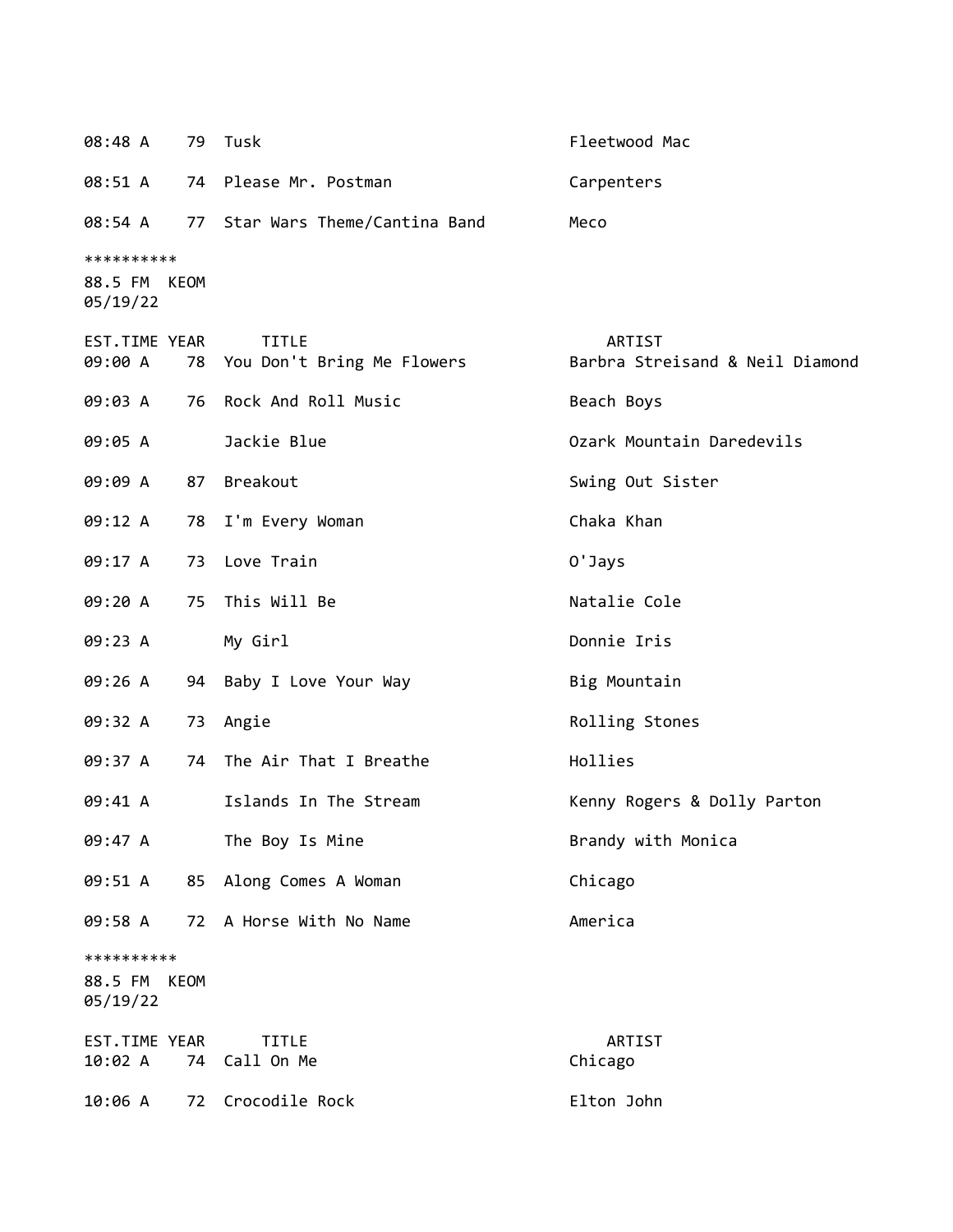| 10:10 A                                |    | Hot, Hot, Hot                                 | Buster Poindexter                |
|----------------------------------------|----|-----------------------------------------------|----------------------------------|
| 10:15 A                                |    | 92 How Do You Talk To An Angel                | Heights                          |
| 10:18 A                                |    | 80 With You I'm Born Again                    | Billy Preston                    |
| 10:22 A                                |    | Pameal                                        | Toto                             |
| 10:26A                                 |    | 71 Whatcha' See Is Whatcha' Get               | Dramatics                        |
| 10:30 A                                |    | 71 How Can You Mend A Broken Heart            | Bee Gees                         |
| 10:34 A                                |    | Do You Know (What It Takes)                   | Robyn                            |
| 10:38 A                                |    | Soldier Of Love                               | Donny Osmond                     |
| 10:42 A                                |    | 73 Aubrey                                     | <b>Bread</b>                     |
| 10:47 A                                |    | 90 Vision Of Love                             | Mariah Carey                     |
| 10:50 A                                | 72 | Burning Love                                  | Elvis Presley                    |
| 10:53 A                                |    | 76 Play That Funky Music                      | Wild Cherry                      |
| 10:56 A                                |    | 77 Happy Anniversary                          | Little River Band                |
| **********<br>88.5 FM KEOM<br>05/19/22 |    |                                               |                                  |
| EST.TIME YEAR<br>11:01 A               |    | <b>TITLE</b><br>75 That's The Way (I Like It) | ARTIST<br>KC & The Sunshine Band |
| 11:04 A                                | 71 | Got To Be There                               | Michael Jackson                  |
| 11:07 A                                | 72 | Heart Of Gold                                 | Neil Young                       |
| 11:10 A                                | 82 | I Know There's Something Going On             | Frida                            |
| 11:16 A                                | 91 | The Promise Of A New Day                      | Paula Abdul                      |
| 11:20A                                 | 72 | You Don't Mess Around With Jim                | Jim Croce                        |
| 11:23 A                                | 84 | Leave A Tender Moment Alone                   | Billy Joel                       |
| 11:27 A                                | 73 | Rock On                                       | David Essex                      |
| $11:31 \; A$                           | 78 | Can't Smile Without You                       | Barry Manilow                    |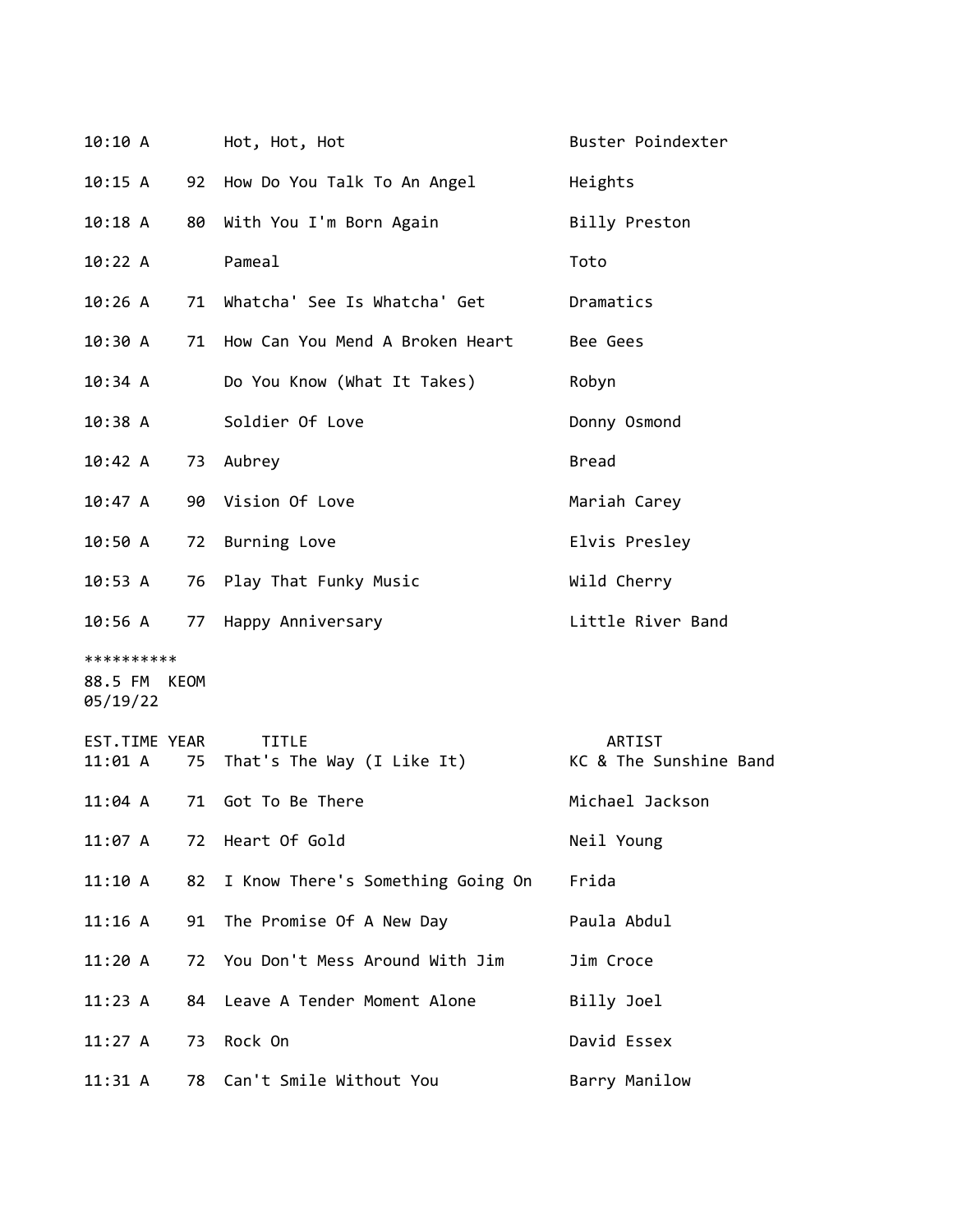| 11:34 A                                |    | 95 Breakfast At Tiffany's         | Deep Blue Something           |
|----------------------------------------|----|-----------------------------------|-------------------------------|
| 11:38 A                                |    | Brilliant Disguise                | Bruce Springsteen             |
| $11:41 \text{ A}$                      |    | 70 One Man Band                   | Three Dog Night               |
| 11:45 A                                |    | Downtown Train                    | Rod Stewart                   |
| 11:49A                                 |    | 76 Say You Love Me                | Fleetwood Mac                 |
| 11:53 A                                |    | 79 Dim All The Lights             | Donna Summer                  |
| 11:58 A                                |    | 77 Baby Come Back                 | Player                        |
| **********<br>88.5 FM KEOM<br>05/19/22 |    |                                   |                               |
| EST.TIME YEAR<br>12:01 P               | 71 | <b>TITLE</b><br>Draggin' The Line | ARTIST<br>Tommy James         |
| $12:04$ P                              | 77 | Sometimes When We Touch           | Dan Hill                      |
| $12:07$ P<br>Band                      |    | 80 Fire Lake                      | Bob Seger & The Silver Bullet |
| 12:11 P                                |    | 71 So Far Away                    | Carole King                   |
| $12:17$ P                              |    | 76 Lonely Night (Angel Face)      | Captain & Tennille            |
| 12:20 P                                | 74 | Mockingbird                       | Carly Simon & James Taylor    |
| 12:24 P                                | 89 | Get On Your Feet                  | Gloria Estefan                |
| $12:27$ P                              | 95 | Roll To Me                        | Del Amitri                    |
| 12:31 P                                |    | 74 When Will I See You Again      | Three Degrees                 |
| 12:34 P                                | 77 | You Made Me Believe In Magic      | Bay City Rollers              |
| 12:36 P                                |    | When I'm With You                 | Sheriff                       |
| 12:40 P                                | 78 | My Angel Baby                     | Toby Beau                     |
| $12:45$ P                              | 94 | The Sign                          | Ace Of Base                   |
| $12:48$ P                              | 75 | I Love Music                      | 0'Jays                        |
| $12:51$ P                              | 75 | Have You Never Been Mellow        | Olivia Newton-John            |
| 12:55 P                                | 73 | My Music                          | Loggins & Messina             |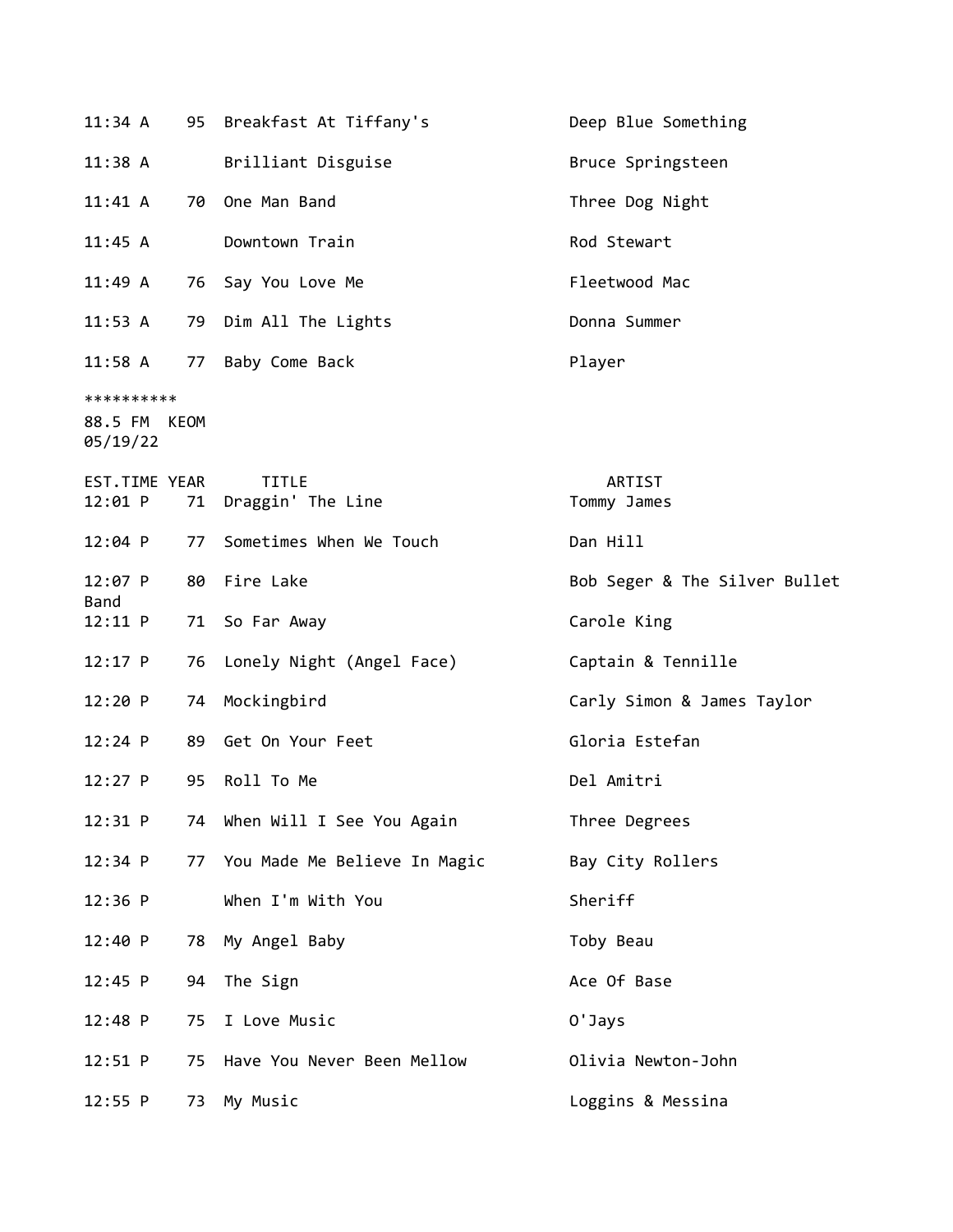| 12:59 P                                   | 76 Fooled Around And Fell In Love   | Elvin Bishop              |
|-------------------------------------------|-------------------------------------|---------------------------|
| **********<br>88.5 FM KEOM<br>05/19/22    |                                     |                           |
| EST.TIME YEAR<br>$01:02$ P                | <b>TITLE</b><br>85 Voices Carry     | ARTIST<br>'Til Tuesday    |
| 01:06 P                                   | American Pie                        | Don McLean                |
| 01:10 P                                   | Nothin' My Love Can't Fix           | Joey Lawrence             |
| $01:15$ P                                 | The Valley Road                     | Bruce Hornsby & The Range |
| 01:20 P<br>80                             | The Long Run                        | Eagles                    |
| $01:23$ P                                 | 78 It's A Heartache                 | Bonnie Tyler              |
| $01:27$ P                                 | 84 Dance Hall Days                  | Wang Chung                |
| 01:32 P<br>82                             | I Can't Go For That (No Can Do)     | Hall & Oates              |
| 01:35 P<br>72                             | Summer Breeze                       | Seals & Crofts            |
| 01:38 P<br>91                             | When A Man Loves A Woman            | Michael Bolton            |
| 01:42 P<br>70                             | Groovy Situation                    | Gene Chandler             |
| 01:47 P<br>77                             | I Just Want To Be Your Everything   | Andy Gibb                 |
| 01:50 P<br>80                             | Cupid-I've Loved You For A Long Tim | Spinners                  |
| $01:54$ P                                 | Love Me For A Reason                | Osmonds                   |
| 01:59 P<br>78                             | You Needed Me                       | Anne Murray               |
| **********<br>88.5 FM<br>KEOM<br>05/19/22 |                                     |                           |
| EST.TIME YEAR<br>02:03 P<br>78            | <b>TITLE</b><br>Jack And Jill       | ARTIST<br>Raydio          |
| 02:06 P<br>77                             | I Like Dreamin'                     | Kenny Nolan               |
| 02:10 P                                   | Walk On Water                       | Eddie Money               |
| 02:15 P<br>74                             | Show And Tell                       | Al Wilson                 |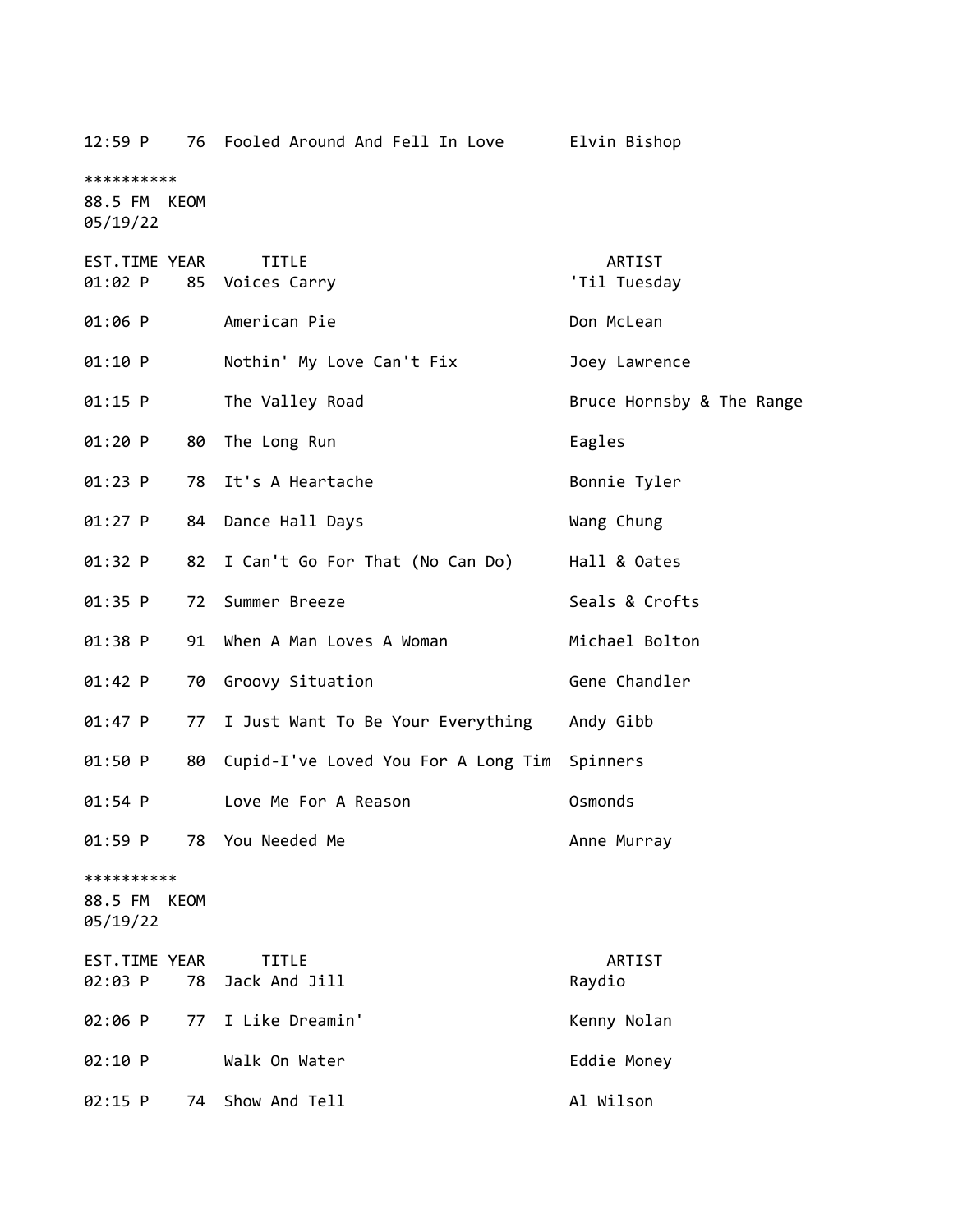| 02:19 P                           | 76   | Turn The Beat Around                                           | Vicki Sue Robinson |
|-----------------------------------|------|----------------------------------------------------------------|--------------------|
| 02:22 P                           | 83   | Tender Is The Night                                            | Jackson Browne     |
| 02:27 P                           |      | Real Love                                                      | Mary J. Blige      |
| 02:33 P                           | 70   | Spirit In The Sky                                              | Norman Greenbaum   |
| 02:36 P                           | 70   | I Hear You Knocking                                            | Dave Edmunds       |
| 02:39 P                           |      | St. Elmo's Fire (Man In Motion)                                | John Parr          |
| $02:45$ P                         |      | You Gotta Love Someone                                         | Elton John         |
| 02:49 P                           | 73   | I Got A Name                                                   | Jim Croce          |
| 02:52 P                           | 75   | I Write The Songs                                              | Barry Manilow      |
| 02:56 P                           | 79   | The Logical Song                                               | Supertramp         |
| **********<br>88.5 FM<br>05/19/22 | KEOM |                                                                |                    |
| EST.TIME YEAR<br>03:01 P          | 72   | <b>TITLE</b><br>Saturday In The Park                           | ARTIST<br>Chicago  |
| 03:04 P                           | 71   | Sweet City Woman                                               | Stampeders         |
| 03:09 P                           | 75   | When Will I Be Loved                                           | Linda Ronstadt     |
| 03:11 P                           | 87   | Little Lies                                                    | Fleetwood Mac      |
| 03:16 P                           | 92   | A Whole New World (Alladin's Theme) Peabo Bryson & Regina Bell |                    |
| 03:20 P                           | 78   | I Was Made For Dancin'                                         | Leif Garrett       |
| 03:24 P                           |      | I Could Never Miss You (More Than I                            | Lulu               |
| 03:27 P                           |      | 74 A Very Special Love Song                                    | Charlie Rich       |
| 03:31 P                           | 91   | Rhythm Of My Heart                                             | Rod Stewart        |
| 03:35 P                           | 87   | Hungry Eyes                                                    | Eric Carmen        |
| 03:40 P                           |      | High School Dance                                              | Sylvers            |
| 03:45 P                           | 90   | It Must've Been Love                                           | Roxette            |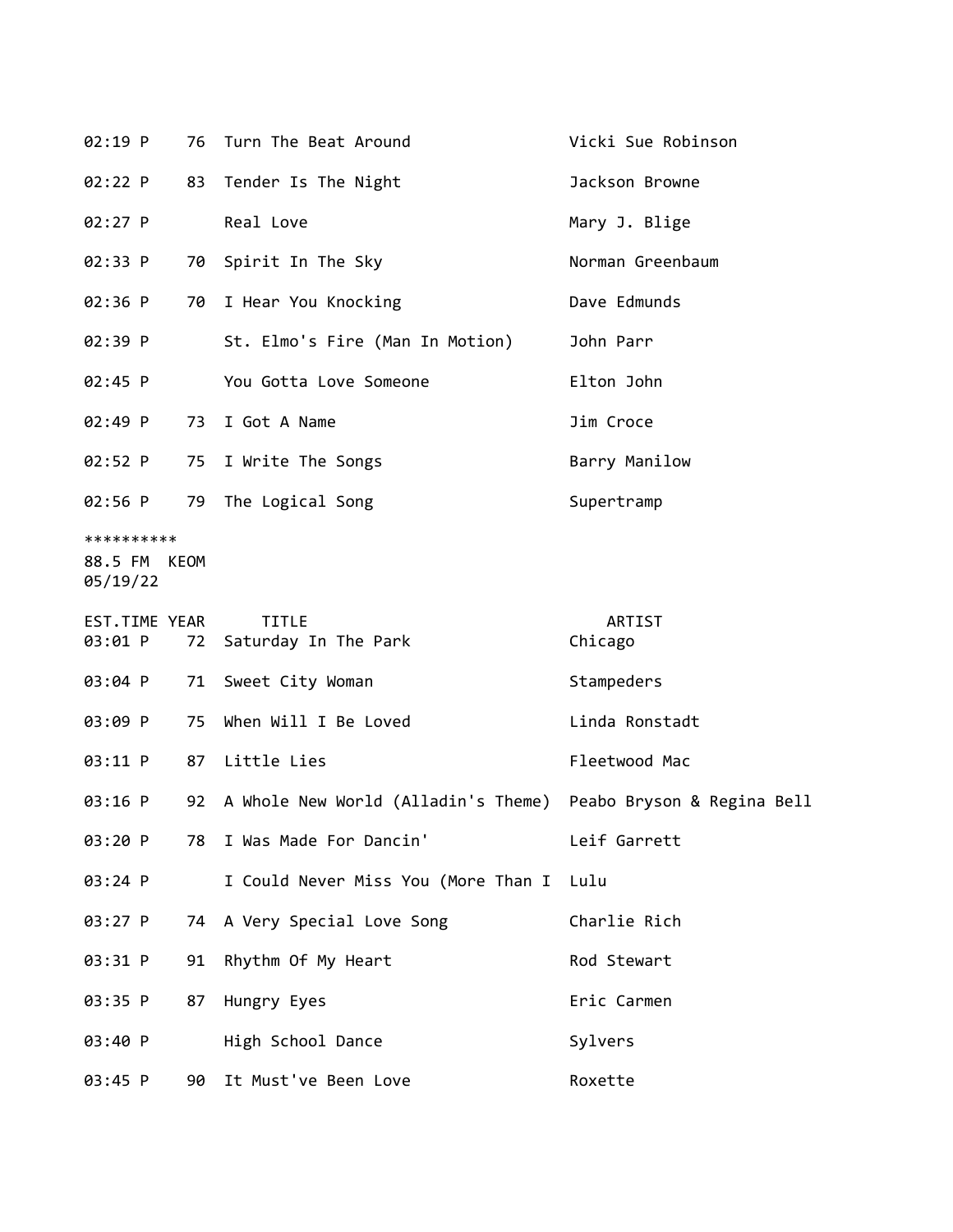| 03:49 P                                   | 77 | Runaround Sue                     | Leif Garrett                       |
|-------------------------------------------|----|-----------------------------------|------------------------------------|
| 03:52 P                                   |    | We Are The Champions              | Queen                              |
| 03:57 P                                   |    | Mony Mony                         | Billy Idol                         |
| **********<br>88.5 FM<br>KEOM<br>05/19/22 |    |                                   |                                    |
| EST.TIME YEAR<br>04:02 P                  | 78 | <b>TITLE</b><br>Disco Inferno     | ARTIST<br>Trammps                  |
| 04:05 P                                   |    | 78 I Will Survive                 | Gloria Gaynor                      |
| 04:09 P                                   |    | Kiss Him Goodbye                  | Nylons                             |
| 04:15 P                                   | 78 | Reminiscing                       | Little River Band                  |
| 04:19 P                                   |    | Save Tonight                      | Eagle Eye Cherry                   |
| 04:24 P                                   | 85 | One More Night                    | Phil Collins                       |
| 04:30 P                                   | 71 | I Feel The Earth Move             | Carole King                        |
| 04:33 P                                   | 72 | Do It Again                       | Steely Dan                         |
| 04:38 P                                   | 80 | The Rose                          | Bette Midler                       |
| 04:42 P                                   |    | We Can't Go Wrong                 | Cover Girls                        |
| 04:48 P                                   |    | Step By Step                      | Eddie Rabbitt                      |
| 04:52 P                                   | 78 | You Belong To Me                  | Carly Simon                        |
| 04:59 P                                   |    | Sister Golden Hair                | America                            |
| **********<br>88.5 FM KEOM<br>05/19/22    |    |                                   |                                    |
| EST.TIME YEAR<br>05:02 P                  | 79 | <b>TITLE</b><br>Goodnight Tonight | ARTIST<br>Paul McCartney [+] Wings |
| 05:07 P                                   | 73 | Right Place, Wrong Time           | Dr. John                           |
| 05:10 P                                   | 84 | Doctor! Doctor!                   | Thompson Twins                     |
| 05:17 P                                   | 77 | I'm In You                        | Peter Frampton                     |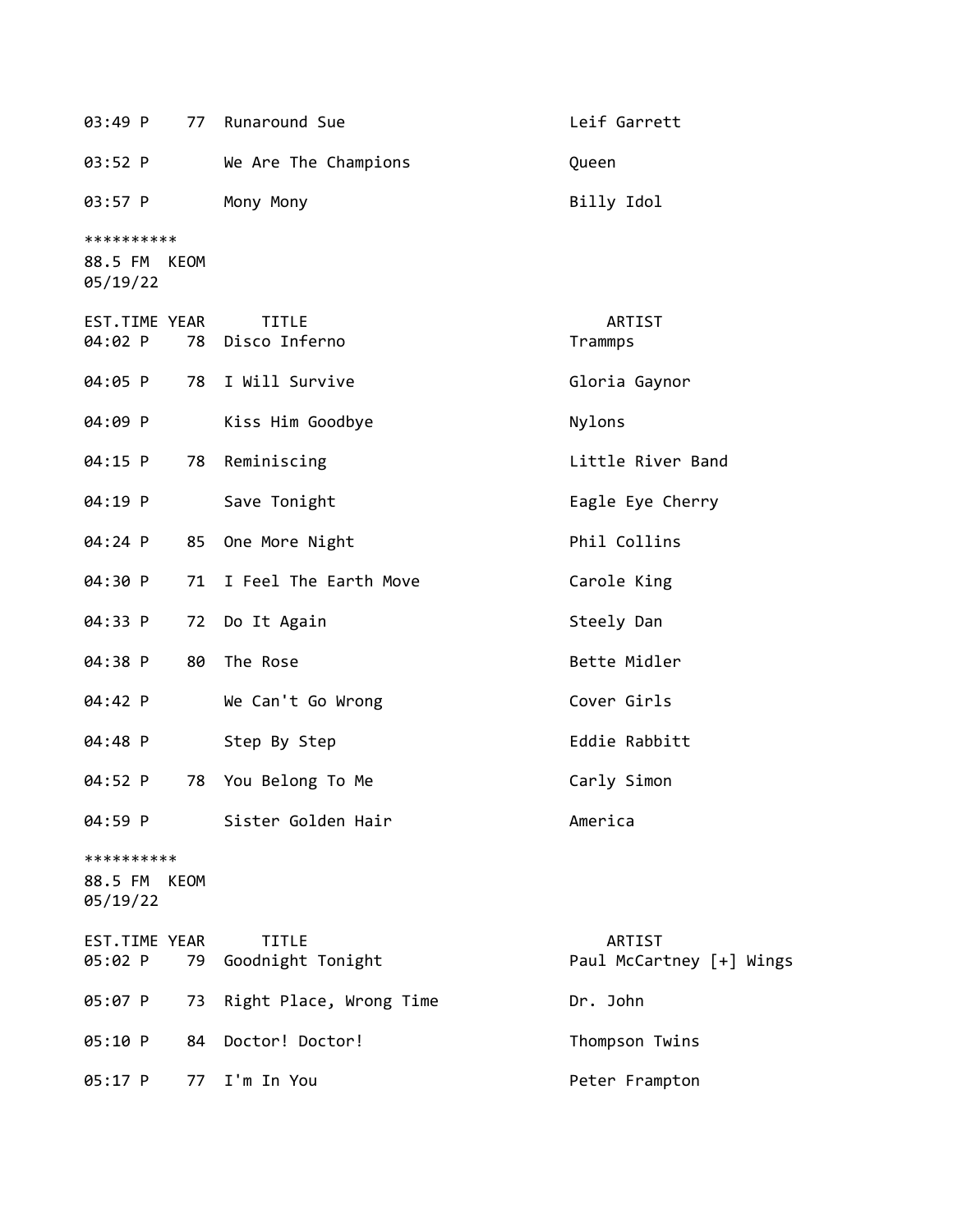| 05:21 P                                | 77 | I Go Crazy                             | Paul Davis            |
|----------------------------------------|----|----------------------------------------|-----------------------|
| $05:26$ P                              | 80 | Hello Again                            | Neil Diamond          |
| 05:31 P                                | 71 | Joy To The World                       | Three Dog Night       |
| 05:34 P                                | 78 | Hot Blooded                            | Foreigner             |
| 05:38 P                                |    | One                                    | Bee Gees              |
| 05:42 P                                |    | 78 Life's Been Good                    | Joe Walsh             |
| 05:48 P                                | 90 | Release Me                             | Wilson Phillips       |
| 05:53 P                                | 71 | Never Can Say Goodbye                  | Jackson 5             |
| 05:56 P                                | 78 | Take A Chance On Me                    | ABBA                  |
| **********<br>88.5 FM KEOM<br>05/19/22 |    |                                        |                       |
| EST.TIME YEAR<br>06:01 P               | 99 | <b>TITLE</b><br>Then The Morning Comes | ARTIST<br>Smash Mouth |
|                                        |    |                                        |                       |
| 06:04 P                                |    | 77 Brick House                         | Commodores            |
| 06:08 P                                |    | 85 Life In A Northern Town             | Dream Academy         |
| 06:12 P                                | 76 | I'll Be Good To You                    | Brothers Johnson      |
| 06:17 P                                | 71 | Have You Seen Her                      | Chi-Lites             |
| 06:22 P                                | 84 | Careless Whisper                       | Wham!                 |
| 06:28 P                                |    | 88 What's On Your Mind                 | Information Society   |
| 06:34 P                                | 77 | It's So Easy                           | Linda Ronstadt        |
| 06:36 P                                | 71 | White Lies, Blue Eyes                  | Bullet                |
| 06:40 P                                | 75 | Island Girl                            | Elton John            |
| 06:47 P                                |    | 75 I'll Play For You                   | Seals & Crofts        |
| 06:51 P                                |    | Talk To Me                             | Stevie Nicks          |

\*\*\*\*\*\*\*\*\*\*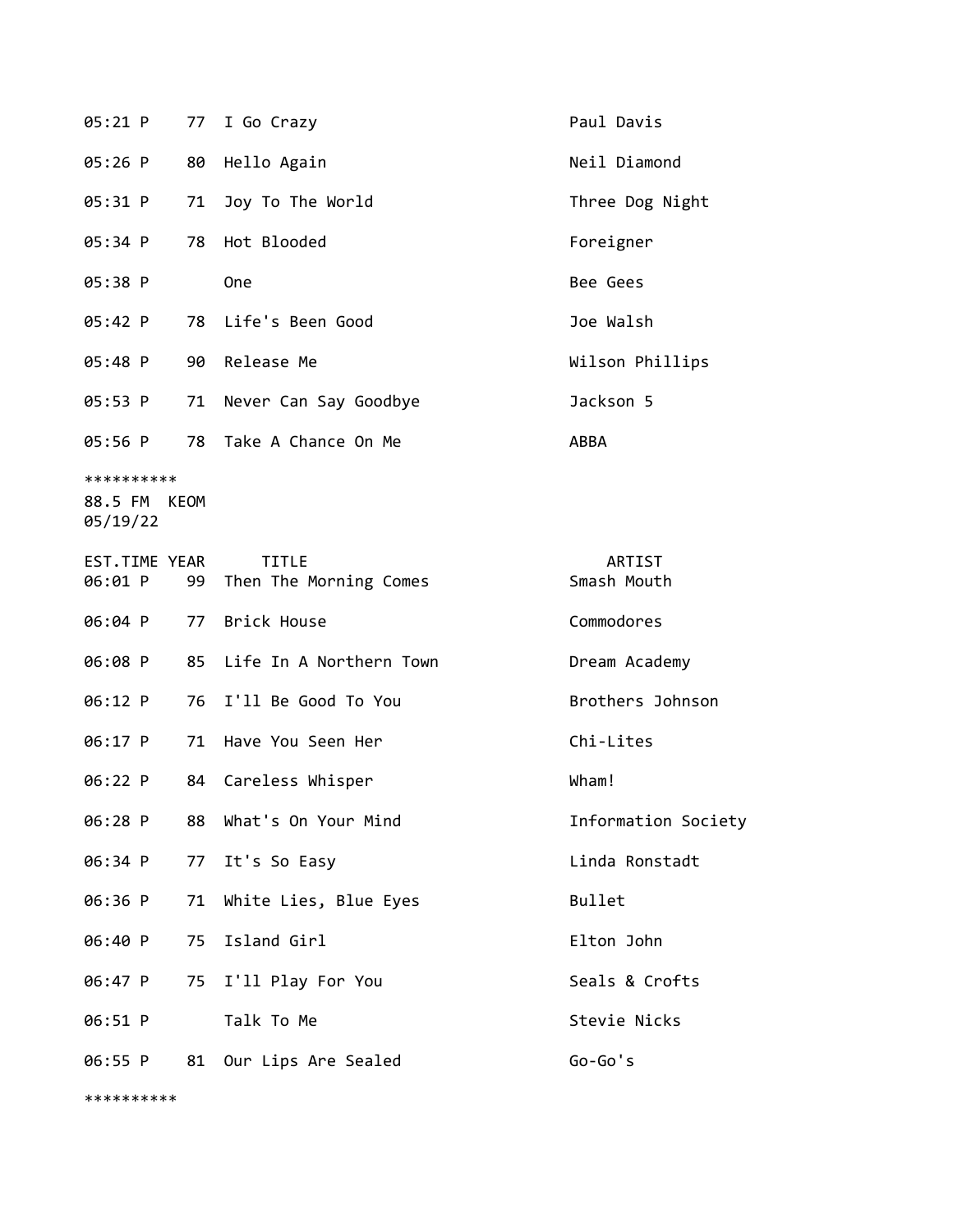88.5 FM KEOM 05/19/22

| EST.TIME YEAR<br>07:00 P               | 71 | <b>TITLE</b><br>Peace Train                            | ARTIST<br>Cat Stevens         |
|----------------------------------------|----|--------------------------------------------------------|-------------------------------|
| 07:03 P                                |    | If You Love Somebody Set Them Free                     | Sting                         |
| 07:07 P                                | 77 | When I Need You                                        | Leo Sayer                     |
| 07:11 P                                | 96 | Barely Breathing                                       | Duncan Sheik                  |
| 07:18 P                                | 89 | Dreamin'                                               | Vanessa Williams              |
| 07:22 P                                | 71 | Mr. Big Stuff                                          | Jean Knight                   |
| 07:25 P                                | 78 | How Much I Feel                                        | Ambrosia                      |
| 07:29 P                                | 89 | Cherish                                                | Madonna                       |
| 07:33 P                                | 79 | Lonesome Loser                                         | Little River Band             |
| 07:37 P                                |    | My Lovin' (You're Never Gonna Get I                    | EnVogue                       |
| 07:41 P                                | 71 | Funky Nassau Part 1                                    | Beginning Of The End          |
| 07:45 P                                | 71 | It's Too Late                                          | Carole King                   |
| 07:49 P                                | 81 | Who's Crying Now                                       | Journey                       |
| 07:54 P                                |    | Fool To Cry                                            | Rolling Stones                |
| 07:59 P                                |    | 74 Until You Come Back To Me (That's W Aretha Franklin |                               |
| **********<br>88.5 FM KEOM<br>05/19/22 |    |                                                        |                               |
| EST.TIME YEAR<br>08:02 P               | 75 | <b>TITLE</b><br>It Only Takes A Minute                 | <b>ARTIST</b><br>Tavares      |
| 08:05 P                                | 79 | Working My Way Back To You-Forgive                     | Spinners                      |
| 08:09 P                                |    | Love's Been A Little Bit Hard On Me                    | Juice Newton                  |
| 08:12 P                                | 77 | It's Sad To Belong                                     | England Dan & John Ford Coley |
| 08:17 P                                | 72 | Clair                                                  | Gilbert O'Sullivan            |
| 08:20 P                                | 78 | Time Passages                                          | Al Stewart                    |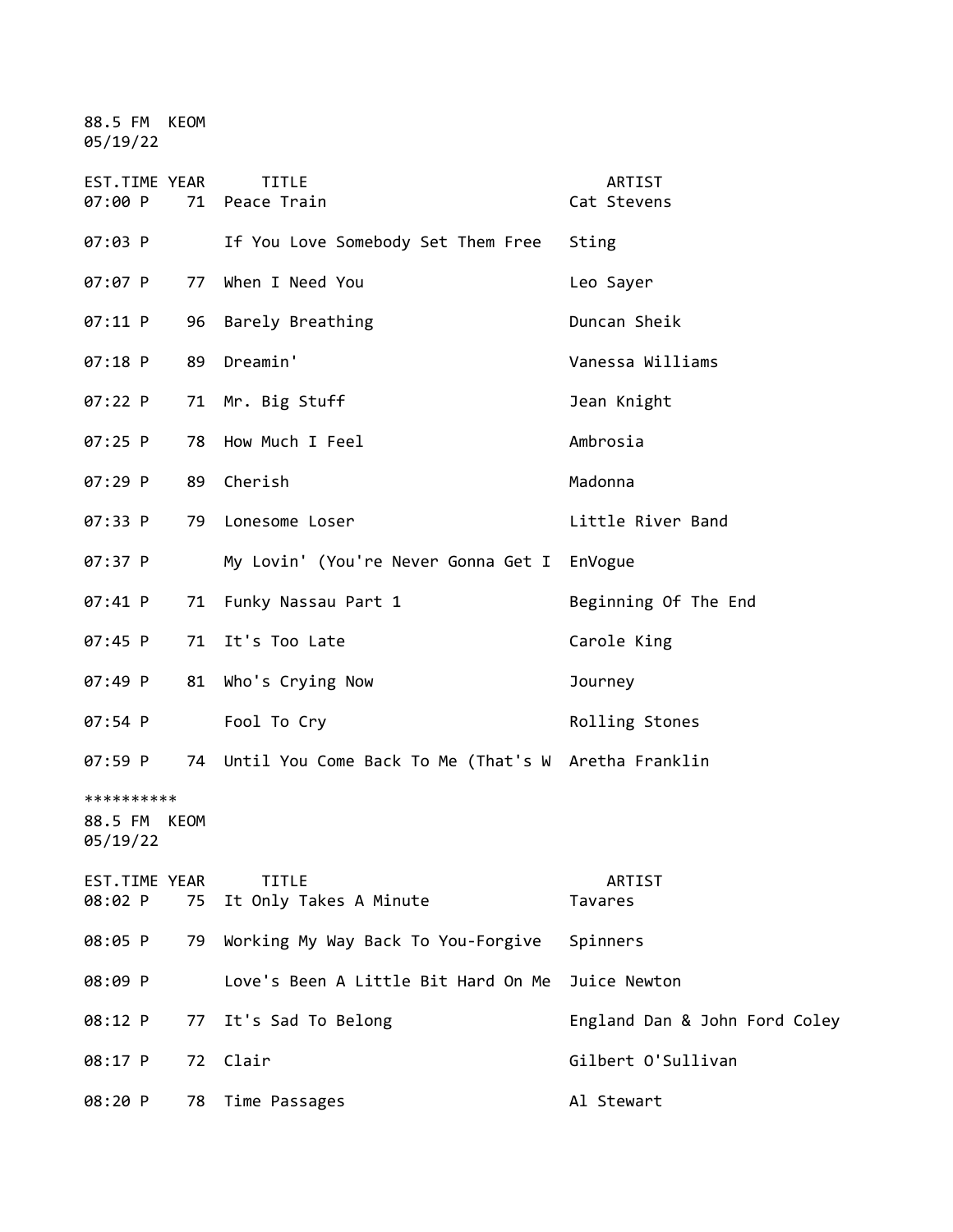| 08:24 P       |    | That's Love                                                     | Jim Capaldi                     |
|---------------|----|-----------------------------------------------------------------|---------------------------------|
| 08:28 P       |    | 74 Cat's In The Cradle                                          | Harry Chapin                    |
| 08:31 P       |    | 71 Never Been To Spain                                          | Three Dog Night                 |
| 08:35 P       |    | 88 Look Away                                                    | Chicago                         |
| 08:39 P       |    | 75 Fly Away                                                     | John Denver                     |
| 08:45 P       |    | If You Had My Love                                              | Jennifer Lopez                  |
| 08:48 P       |    | Devil Woman                                                     | Cliff Richard                   |
| 08:52 P       |    | 74 Best Thing That Ever Happened To Me Gladys Knight & The Pips |                                 |
|               |    | 08:56 P 76 Fly Like An Eagle                                    | Steve Miller Band               |
| **********    |    |                                                                 |                                 |
| 88.5 FM KEOM  |    |                                                                 |                                 |
| 05/19/22      |    |                                                                 |                                 |
|               |    |                                                                 |                                 |
| EST.TIME YEAR |    | <b>TITLE</b>                                                    | ARTIST                          |
| 09:00 P       |    | 89 Forever Your Girl                                            | Paula Abdul                     |
|               |    |                                                                 |                                 |
| 09:04 P       |    | 76 Love Hurts                                                   | Nazareth                        |
| 09:07 P       | 72 | Oh Babe, What Would You Say                                     | Hurricane Smith                 |
| 09:10 P       |    | 79 All Those Years Ago                                          | George Harrison                 |
| 09:15 P       | 86 | Everybody Have Fun Tonight                                      | Wang Chung                      |
| 09:19 P       |    | Cruel Summer                                                    | Ace Of Base                     |
| 09:22 P       | 79 | Please Don't Go                                                 | KC & The Sunshine Band          |
| 09:26 P       | 73 | Desperado                                                       | Eagles                          |
| 09:32 P       | 79 | What A Fool Believes                                            | Doobie Brothers                 |
| 09:35 P       | 77 | Stand Tall                                                      | Burton Cummings                 |
| 09:39 P       |    | What About Me                                                   | Kenny Rogers, Kim Carnes, James |
| Ingram        |    |                                                                 |                                 |
| 09:43 P       |    | Something About The Way You Look To                             | Elton John                      |
| 09:47 P       | 75 | Magic                                                           | Pilot                           |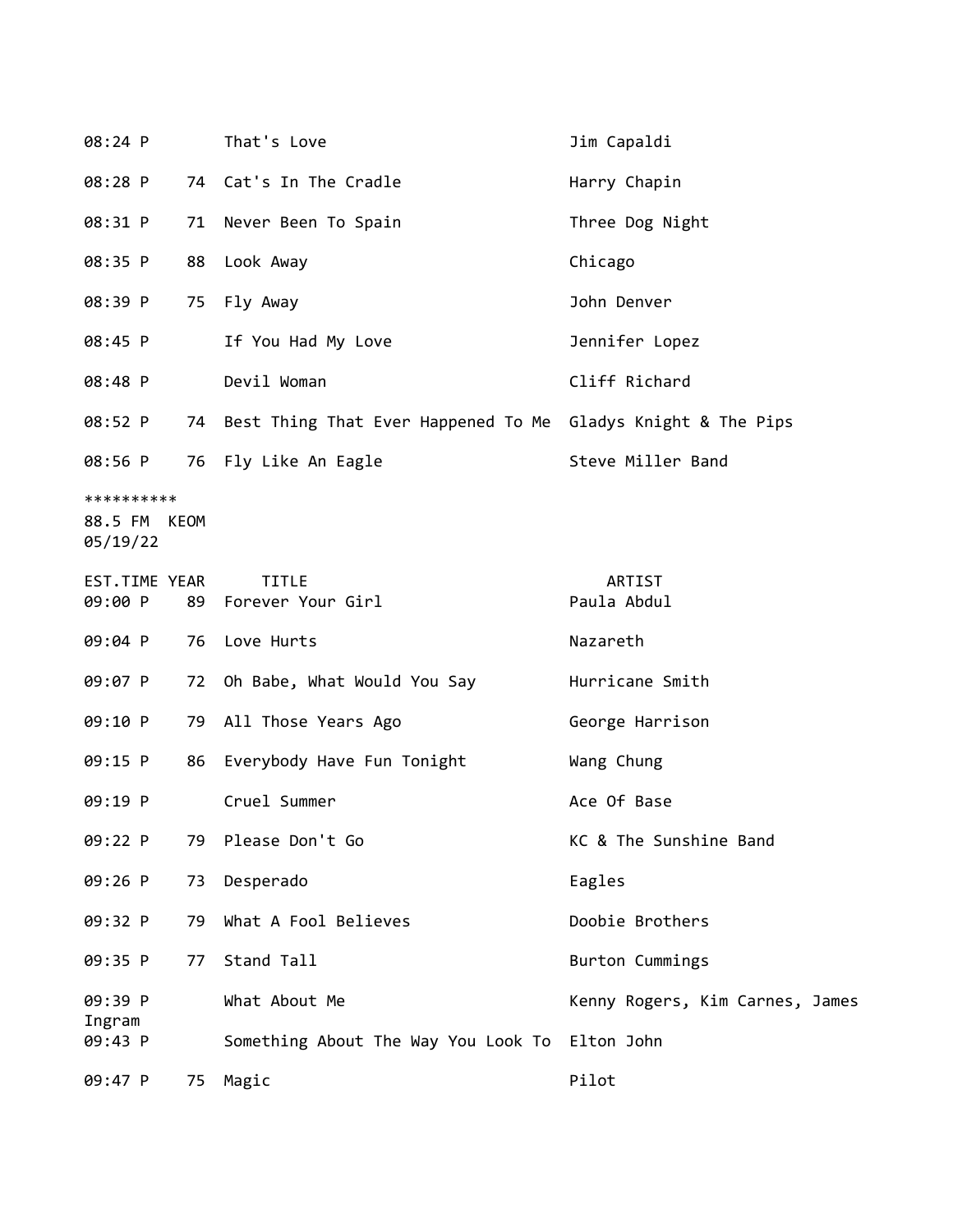09:50 P 77 Dazz Brick 09:54 P I Know I'm Losing You Rare Earth 09:58 P 79 Tragedy Bee Gees \*\*\*\*\*\*\*\*\*\* 88.5 FM KEOM 05/19/22 EST.TIME YEAR TITLE ARTIST 10:03 P 79 Ladies Night Kool & The Gang 10:06 P 77 (Your Love Has Lifted Me) Higher An Rita Coolidge 10:10 P All The Love In The World Outfield, The 10:15 P 99 Amazed Lonestar 10:19 P 77 My Heart Belongs To Me Barbra Streisand 10:22 P Be Still My Beating Heart Sting 10:27 P 75 Dance With Me **Communist Constant Onleans** 10:32 P 79 Reunited Peaches & Herb 10:35 P 99 Higher Creed 10:40 P 80 More Than I Can Say Contract the Sayer 10:45 P 99 Bailiamos Enrique Iglesias 10:48 P 74 Lookin' For A Love Bobby Womack 10:51 P Nightingale Carole King 10:54 P 78 The Name Of The Game ABBA 10:59 P 72 I Can See Clearly Now Johnny Nash \*\*\*\*\*\*\*\*\*\* 88.5 FM KEOM 05/19/22 EST.TIME YEAR TITLE ARTIST 11:01 P 72 It Never Rains In Southern Californ Albert Hammond 11:05 P 79 We Are Family Sister Sledge